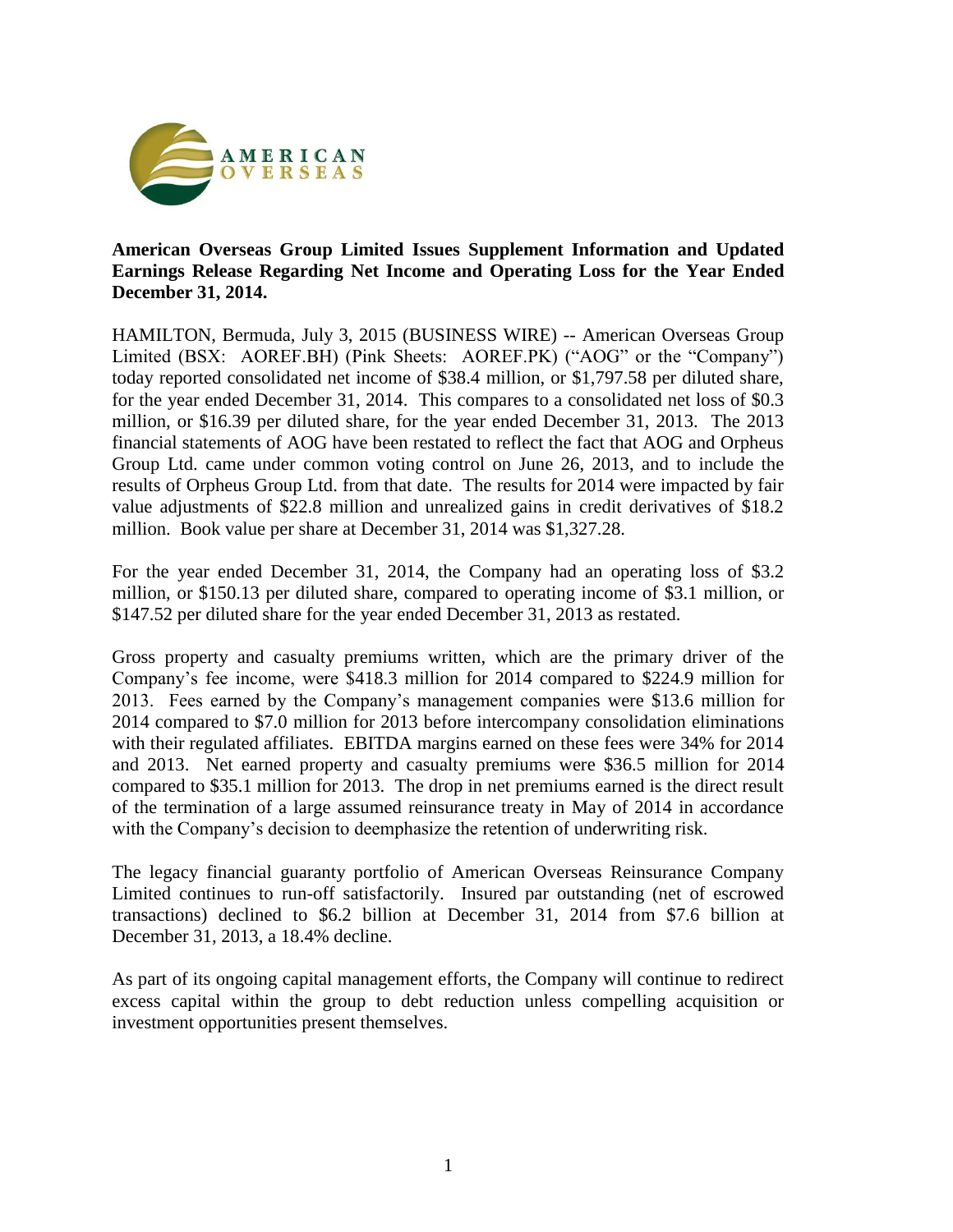### **Forward-Looking Statements**

This release contains statements that may be considered "forward-looking statements" within the meaning of the safe harbor provisions of the Private Securities Litigation Reform Act of 1995. These statements include, without limitation, the Company's expectations respecting the volatility of its insured portfolio, losses, loss reserves and loss development, the adequacy and availability of its liquidity and capital resources, its current run off strategy, its strategy for writing other reinsurance businesses and its expense reduction measures. These statements are based on current expectations and the current views of the economic and operating environment and are not guarantees of future performance. A number of risks and uncertainties, including economic competitive conditions, could cause actual results to differ materially from those projected in forward-looking statements. The Company's actual results could differ materially from those expressed or implied in the forward-looking statements. Among the factors that could cause results to differ materially are: (i) the Company's reviewing the results of our entire portfolio of polices. Management considers credit derivative policies as a normal extension of AORE's financial guaranty business and reinsurance in substance.

# **Explanation of Non-GAAP Financial Measures**

The Company believes that the following non-GAAP financial measures included in this press release serve to supplement GAAP information and are meaningful to investors.

*Operating income (loss):* The Company believes operating income (loss) is a useful measure because it measures income from operations, unaffected by non-operating items such as realized investment gains or losses. Operating income (loss) is typically used by research analysts and rating agencies in their analysis of the Company.

### **Information About the Company**

American Overseas Group Limited is an insurance holding company incorporated in Bermuda and a tax resident of the United Kingdom. Its operating subsidiaries provide specialty property/casualty insurance, reinsurance and insurance management services. More information can be found at www.aoreltd.com.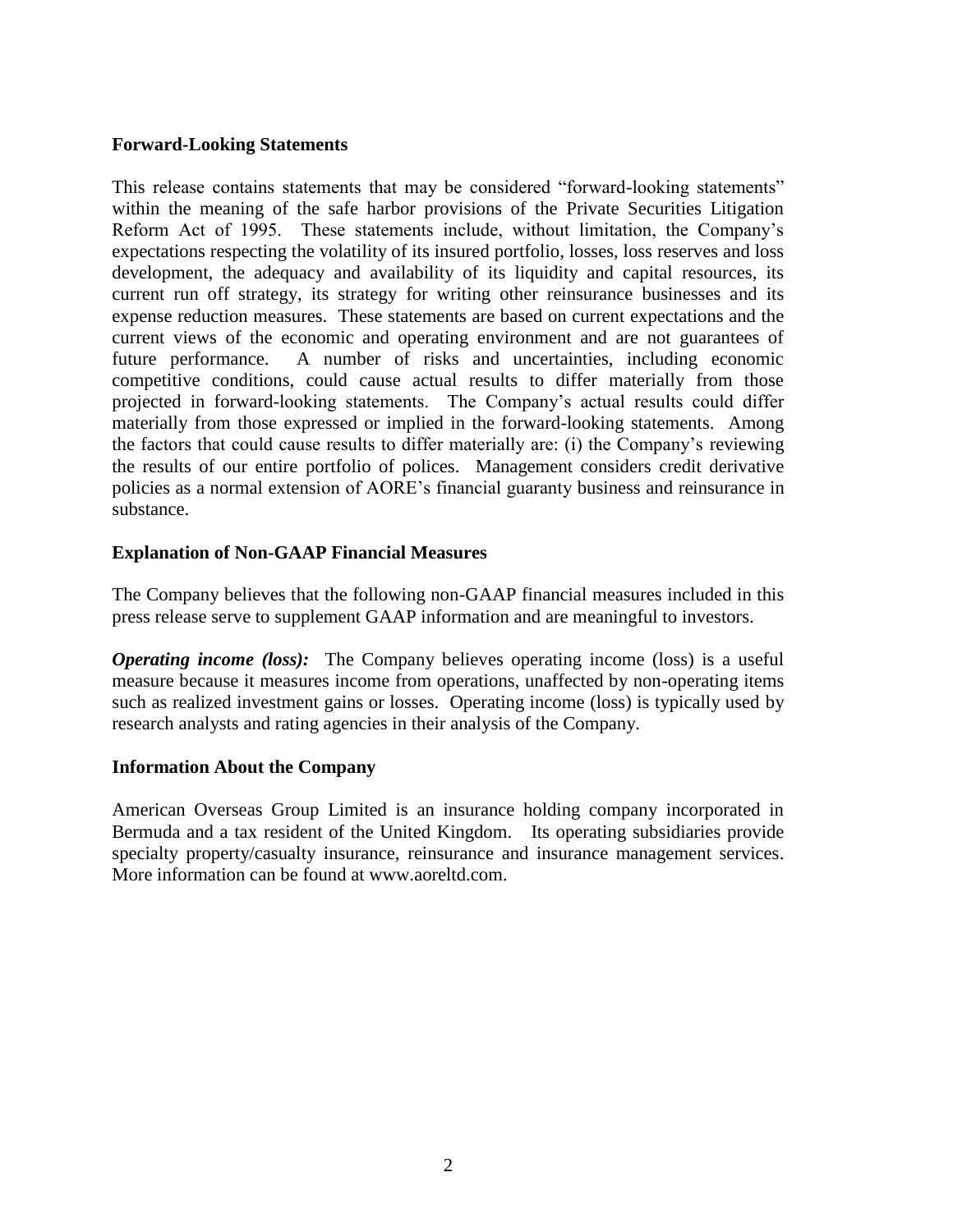### **Consolidated Balance Sheets (unaudited) As at December 31, 2014 and 2013 (dollars in thousands) American Overseas Group Limited**

|                                                                                                      | December 31, 2014        | December 31, 2013 |           |  |
|------------------------------------------------------------------------------------------------------|--------------------------|-------------------|-----------|--|
| Assets                                                                                               |                          |                   |           |  |
| Investments:                                                                                         |                          |                   |           |  |
| Fixed-maturity securities held as available for sale, at fair value                                  |                          |                   |           |  |
| (Amortized cost: \$122,812 and \$172,903)                                                            | \$<br>123,527            | \$                | 171,842   |  |
| Equity investments, at fair value (Cost: \$31,943 and \$21,334)                                      | 32,212                   |                   | 24,339    |  |
| Cash and cash equivalents                                                                            | 35,497                   |                   | 36,347    |  |
| Restricted cash                                                                                      | 46,968                   |                   | 43,688    |  |
| Unsettled trades                                                                                     | $\overline{\phantom{a}}$ |                   | 9,068     |  |
| Accrued investment income                                                                            | 320                      |                   | 785       |  |
| Premiums receivable                                                                                  | 57,194                   |                   | 72,581    |  |
| Reinsurance balances receivable, net                                                                 | 282,980                  |                   | 330,122   |  |
| Salvage and subrogation                                                                              | 2,662                    |                   | 6,684     |  |
| Deferred policy acquisition costs                                                                    | 452                      |                   | 941       |  |
| Intangible assets                                                                                    | 7,038                    |                   | 9,745     |  |
| Goodw ill                                                                                            | 33,050                   |                   | 33,050    |  |
| Assets held in segregated accounts                                                                   | 537                      |                   | 2,364     |  |
| Other assets                                                                                         | 1,063                    |                   | 1,055     |  |
| <b>Total Assets</b>                                                                                  | \$<br>623,500            | \$                | 742,611   |  |
|                                                                                                      |                          |                   |           |  |
| <b>Liabilities and Equity</b>                                                                        |                          |                   |           |  |
| Liabilities:                                                                                         |                          |                   |           |  |
| Loss and loss expense reserve                                                                        | \$<br>265,439            | \$                | 323,604   |  |
| Unearned premiums                                                                                    | 95,277                   |                   | 108,948   |  |
| Ceded premium payable                                                                                | 56,135                   |                   | 77,751    |  |
| Payable to general agents                                                                            | 355                      |                   | 401       |  |
| Funds withheld                                                                                       | 2,568                    |                   | 3,816     |  |
| Accounts payable and accrued liabilities                                                             | 4,149                    |                   | 3,386     |  |
| Liabilities related to segregated accounts                                                           | 537                      |                   | 2,364     |  |
| Redeemable preference shares: (\$0.10 par value and \$1,000 redemption value;                        |                          |                   |           |  |
| authorized shares - 75,000; issued and outstanding shares - 59,700 at<br>December 31, 2014 and 2013) | 9,446                    |                   | 9,429     |  |
| Derivative liabilities                                                                               | 46,696                   |                   | 64,973    |  |
| Notes payable                                                                                        | 60,890                   |                   | 47,750    |  |
| Non-ow ned interest in VIE                                                                           | 300                      |                   | 300       |  |
| Interest payable                                                                                     | 1,188                    |                   | 318       |  |
| Dividend payable                                                                                     |                          |                   | 75        |  |
| Fair Value Adjustment                                                                                | 22,104                   |                   | 26,640    |  |
| Deferred tax liabiltiy                                                                               | 31                       |                   | 24        |  |
| <b>Total Liabilities</b>                                                                             | 565,115                  |                   | 669,779   |  |
| Shareholders' Equity:                                                                                |                          |                   |           |  |
| Common shares                                                                                        | 4,399                    |                   | 1,533     |  |
| Additional paid-in capital                                                                           | 185,638                  |                   | 233,211   |  |
| Accumulated other comprehensive income                                                               | 893                      |                   | 6,056     |  |
| Retained deficit                                                                                     | (138, 598)               |                   | (177,021) |  |
| <b>Total Shareholders' Equity</b>                                                                    | 52,332                   |                   | 63,779    |  |
| Non-controlling interest of preferred shares of subsidiaries                                         | 6,053                    |                   | 9,053     |  |
| <b>Total Equity</b>                                                                                  | 58,385                   |                   | 72,832    |  |
| <b>Total Liabilities and Equity</b>                                                                  | \$<br>623,500            | \$                | 742,611   |  |

See Notes to 2014 Consolidated Financial Statements available on American Overseas Groups Ltd. Website at w w w .aoreltd.com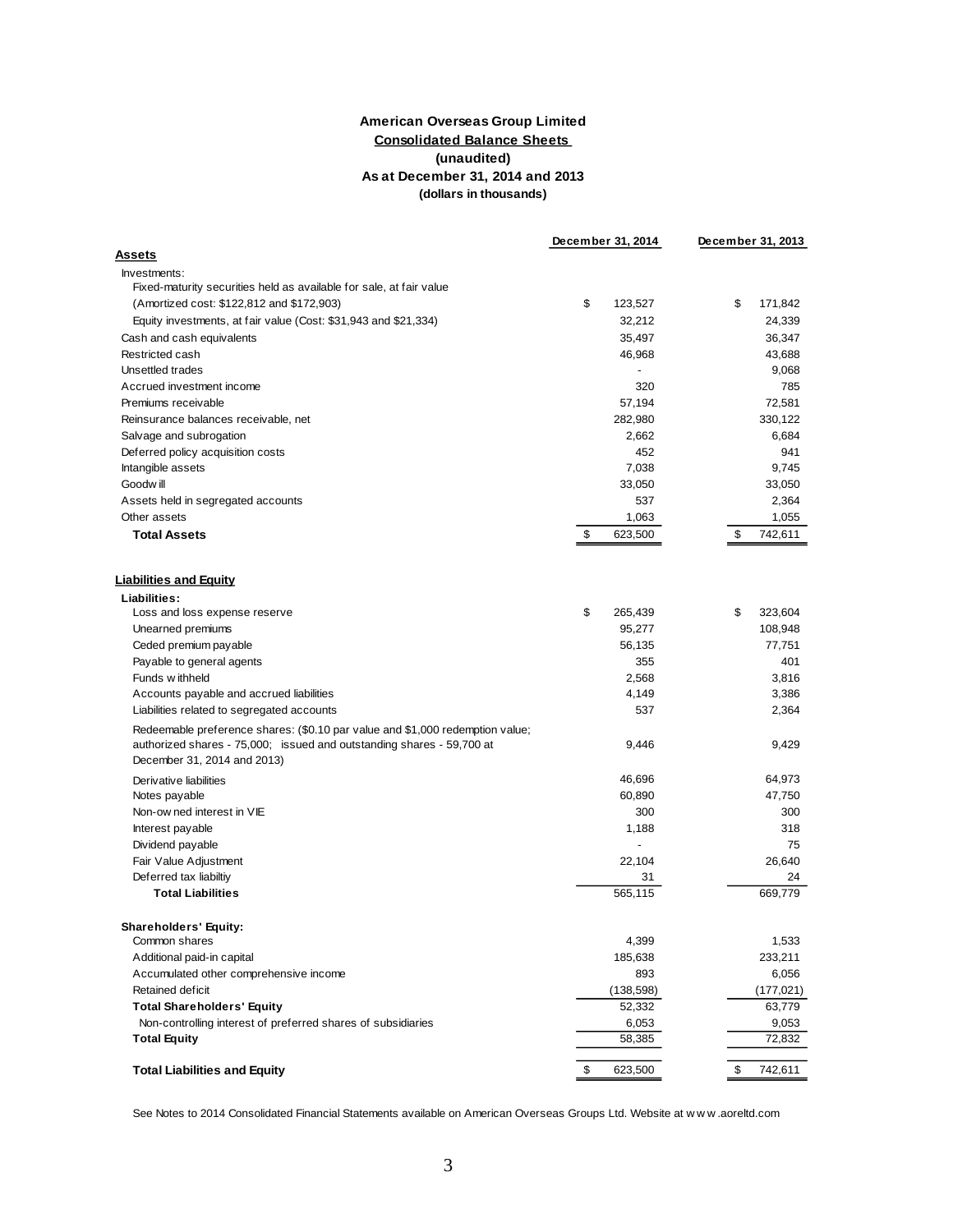### **American Overseas Group Limited Consolidated Statements of Operations**

**(unaudited)**

### **For years ended December 31, 2014 and 2013**

#### **(dollars in thousands, except share and per share amounts)**

|                                                         | Year ended December 31, |                 |  |  |  |  |  |
|---------------------------------------------------------|-------------------------|-----------------|--|--|--|--|--|
|                                                         | 2014                    | 2013            |  |  |  |  |  |
| <b>Revenues</b>                                         |                         |                 |  |  |  |  |  |
| Net premiums earned                                     | \$<br>36,298            | \$<br>35,839    |  |  |  |  |  |
| Fee income                                              | 12,818                  | 6,263           |  |  |  |  |  |
| Change in fair value of credit derivatives              |                         |                 |  |  |  |  |  |
| Realized gains and other settlements                    | 587                     | 1,755           |  |  |  |  |  |
| Unrealized gains                                        | 18,173                  | 162             |  |  |  |  |  |
| Net change in fair value of credit derivatives          | 18,760                  | 1,917           |  |  |  |  |  |
| Net investment income                                   | 4,363                   | 5,000           |  |  |  |  |  |
| Net realized gains on investments                       | 4,844                   | 2,337           |  |  |  |  |  |
| Fair value adjustment<br>Other income                   | 4,519                   | 1,652<br>99     |  |  |  |  |  |
| <b>Total revenues</b>                                   | 81,602                  | 53,107          |  |  |  |  |  |
| <b>Expenses</b>                                         |                         |                 |  |  |  |  |  |
| Losses and loss adjustment expenses                     | 12,685                  | 31,235          |  |  |  |  |  |
| Acquisition expenses                                    | 6,932                   | 9,281           |  |  |  |  |  |
| Operating expenses<br>Amortization of intangible assets | 16,337<br>2,707         | 10,008<br>2,290 |  |  |  |  |  |
| Other expense                                           | 500                     |                 |  |  |  |  |  |
| Interest expense                                        | 2,535                   | 640             |  |  |  |  |  |
| <b>Total expenses</b>                                   | 41,696                  | 53,453          |  |  |  |  |  |
| Net income (loss) available to common shareholders      | \$<br>39,906            | \$<br>(346)     |  |  |  |  |  |
| Income tax expense                                      | (7)                     | (4)             |  |  |  |  |  |
| Net income (loss) before dividends                      | 39,899                  | (350)           |  |  |  |  |  |
| Dividends on preference shares                          | (1, 476)                |                 |  |  |  |  |  |
| Net income (loss) available to common shareholders      | \$<br>38,423            | \$<br>(350)     |  |  |  |  |  |
| Net income (loss) per common share:                     |                         |                 |  |  |  |  |  |
| Basic                                                   | \$<br>1,813.44          | \$<br>(16.61)   |  |  |  |  |  |
| <b>Diluted</b>                                          | 1,797.58                | (16.39)         |  |  |  |  |  |
| Weighted-average number of common shares outstanding:   |                         |                 |  |  |  |  |  |
| <b>Basic</b>                                            | 21,188                  | 21,056          |  |  |  |  |  |
| <b>Diluted</b>                                          | 21,375                  | 21,345          |  |  |  |  |  |

\* Shares outstanding and net income per share as of December 31, 2014, reflect the effects of a 1 for 100 reverse stock split on October 14, 2014. For comparative purposes, the outstanding shares along w ith the net income per common share for the year ending December 31, 2013, have been adjusted to reflect the change in capital structure as if the reverse stock split had occurred in that period.

See Notes to 2014 Consolidated Financial Statements available on American Overseas Groups Ltd. Website at w w w .aoreltd.com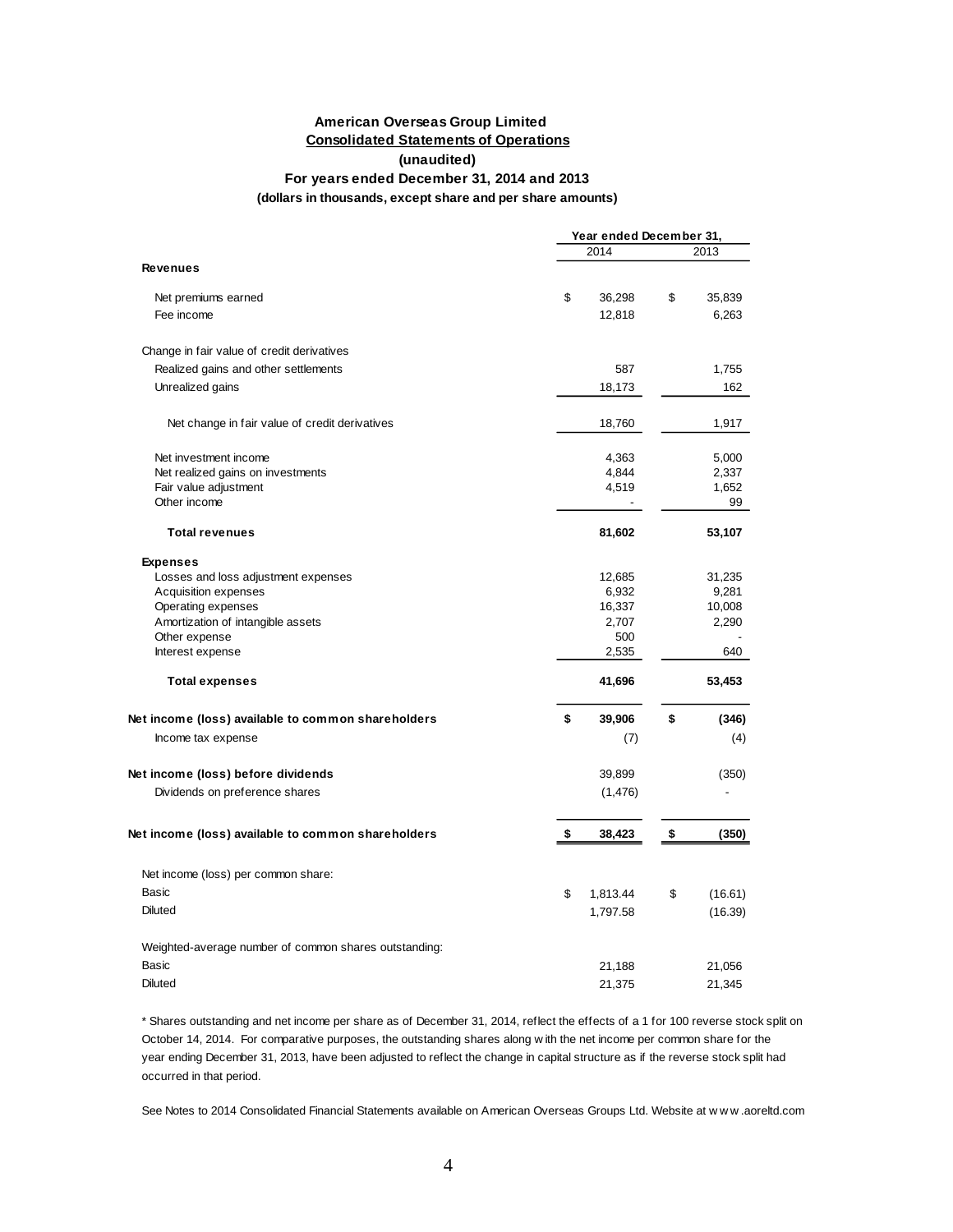#### AMERICAN OVERSEAS GROUP LIMITED

#### OPERATING INCOME BY SEGMENT

|                                                                                 | December 31, 2014 |           |                     |                  |                     |           |                     |           |  |  |  |
|---------------------------------------------------------------------------------|-------------------|-----------|---------------------|------------------|---------------------|-----------|---------------------|-----------|--|--|--|
|                                                                                 |                   | Property/ |                     | <b>Financial</b> |                     |           |                     |           |  |  |  |
| (dollars in thousands)                                                          |                   | Casualty  |                     | Guaranty         |                     | Corporate | <b>Total</b>        |           |  |  |  |
| Net premiums earned                                                             | \$                | 36,466    | Ś.                  | (168)            | \$                  |           | \$                  | 36,298    |  |  |  |
| Net change in fair value of credit derivatives                                  |                   |           |                     | 18,760           |                     |           |                     | 18,760    |  |  |  |
| Losses and loss adjustment expenses                                             |                   | (35, 897) |                     | 23,211           |                     |           |                     | (12, 686) |  |  |  |
| <b>Acquisition expenses</b>                                                     |                   | (7, 107)  |                     | 175              |                     |           |                     | (6, 932)  |  |  |  |
| Underwriting gain (loss)                                                        |                   | (6, 538)  |                     | 41,978           |                     |           |                     | 35,440    |  |  |  |
| Fee income                                                                      |                   | 12,818    |                     |                  |                     |           |                     | 12,818    |  |  |  |
| Net investment income                                                           |                   |           |                     |                  |                     | 4,363     |                     | 4,363     |  |  |  |
| Net realized gains on sales of investments                                      |                   |           |                     |                  |                     | 4,844     |                     | 4,844     |  |  |  |
| Fair value adjustment                                                           |                   |           |                     |                  |                     | 4,520     |                     | 4,520     |  |  |  |
| Operating expenses                                                              |                   | (8,614)   |                     | (7,019)          |                     | (704)     |                     | (16, 337) |  |  |  |
| Interest expense                                                                |                   |           |                     |                  |                     | (2, 535)  |                     | (2, 535)  |  |  |  |
| Amortization expense                                                            |                   | (2,707)   |                     |                  |                     |           |                     | (2,707)   |  |  |  |
| Other expense                                                                   |                   |           |                     |                  |                     | (500)     |                     | (500)     |  |  |  |
| Income tax                                                                      |                   | (7)       |                     |                  |                     |           |                     | (7)       |  |  |  |
| Net income (loss) before noncontrolling interest                                | \$                | (5,048)   | $\ddot{\mathsf{S}}$ | 34,959           | $\ddot{\mathsf{s}}$ | 9,988     | $\ddot{\mathsf{s}}$ | 39,899    |  |  |  |
| Net income (loss) before noncontrolling interest<br>Less after tax adjustments: | \$                | (5,048)   | Ŝ.                  | 34,959           | \$                  | 9,988     | \$                  | 39,899    |  |  |  |
| Net realized gains on sales of investments                                      |                   |           |                     |                  |                     | (4, 844)  |                     | (4, 844)  |  |  |  |
| Net change in fair value of credit derivatives                                  |                   |           |                     | (18, 173)        |                     |           |                     | (18, 173) |  |  |  |
| Fair value adjustments                                                          |                   |           |                     | (18, 278)        |                     | (4, 520)  |                     | (22, 798) |  |  |  |
| Amortization of intangibles                                                     |                   | 2,707     |                     |                  |                     |           |                     | 2,707     |  |  |  |
| Operating income (loss)                                                         | \$                | (2, 341)  | \$                  | (1, 492)         | \$                  | 624       | \$                  | (3, 209)  |  |  |  |

|                                                   | As Adjusted December 31, 2013 |           |      |           |                     |           |              |           |  |  |  |
|---------------------------------------------------|-------------------------------|-----------|------|-----------|---------------------|-----------|--------------|-----------|--|--|--|
|                                                   |                               | Property/ |      | Financial |                     |           |              |           |  |  |  |
| (dollars in thousands)                            | Casualty                      |           |      | Guaranty  |                     | Corporate | <b>Total</b> |           |  |  |  |
|                                                   |                               |           |      |           |                     |           |              |           |  |  |  |
| Net premiums earned                               | \$                            | 35,128    | Ś    | 711       | \$                  |           | \$           | 35,839    |  |  |  |
| Net change in fair value of credit derivatives    |                               |           |      | 1,917     |                     |           |              | 1,917     |  |  |  |
| Losses and loss adjustment expenses               |                               | (33, 794) |      | 2,559     |                     |           |              | (31, 235) |  |  |  |
| Acquisition expenses                              |                               | (8, 512)  |      | (769)     |                     |           |              | (9, 281)  |  |  |  |
| Underwriting gain (loss)                          |                               | (7, 178)  |      | 4,418     |                     |           |              | (2,760)   |  |  |  |
| Fee income                                        |                               | 6,264     |      |           |                     |           |              | 6,264     |  |  |  |
| Net investment income                             |                               |           |      |           |                     | 5,000     |              | 5,000     |  |  |  |
| Net realized gains on sales of investments        |                               |           |      |           |                     | 2,337     |              | 2,337     |  |  |  |
| Fair value adjustment                             |                               |           |      |           |                     | 1,652     |              | 1,652     |  |  |  |
| Operating expenses                                |                               | (4, 411)  |      | (5, 458)  |                     | (139)     |              | (10,008)  |  |  |  |
| Interest expense                                  |                               |           |      |           |                     | (640)     |              | (640)     |  |  |  |
| Amortization expense                              |                               | (2,290)   |      |           |                     |           |              | (2, 290)  |  |  |  |
| Other expense                                     |                               |           |      |           |                     | 99        |              | 99        |  |  |  |
| Income tax                                        |                               | (4)       |      |           |                     |           |              | (4)       |  |  |  |
| Net income (loss) before non controlling interest | \$                            | (7,619)   | - \$ | (1,040)   | $\ddot{\mathsf{s}}$ | 8,309     | \$           | (350)     |  |  |  |
| Net income (loss) before non controlling interest | \$                            | (7,619)   | -\$  | (1,040)   | \$                  | 8,309     | \$           | (350)     |  |  |  |
| Less after tax adjustments:                       |                               |           |      |           |                     |           |              |           |  |  |  |
| Net realized gains on sales of investments        |                               |           |      |           |                     | (2, 337)  |              | (2, 337)  |  |  |  |
| Net change in fair value of credit derivatives    |                               |           |      | (162)     |                     |           |              | (162)     |  |  |  |
| Fair value adjustments                            |                               |           |      | 5,360     |                     | (1,652)   |              | 3,708     |  |  |  |
| Amortization of intangibles                       |                               | 2,290     |      |           |                     |           |              | 2,290     |  |  |  |
| Operating income (loss)                           | \$                            | (5, 329)  | \$   | 4,158     | \$                  | 4,320     | \$           | 3,149     |  |  |  |